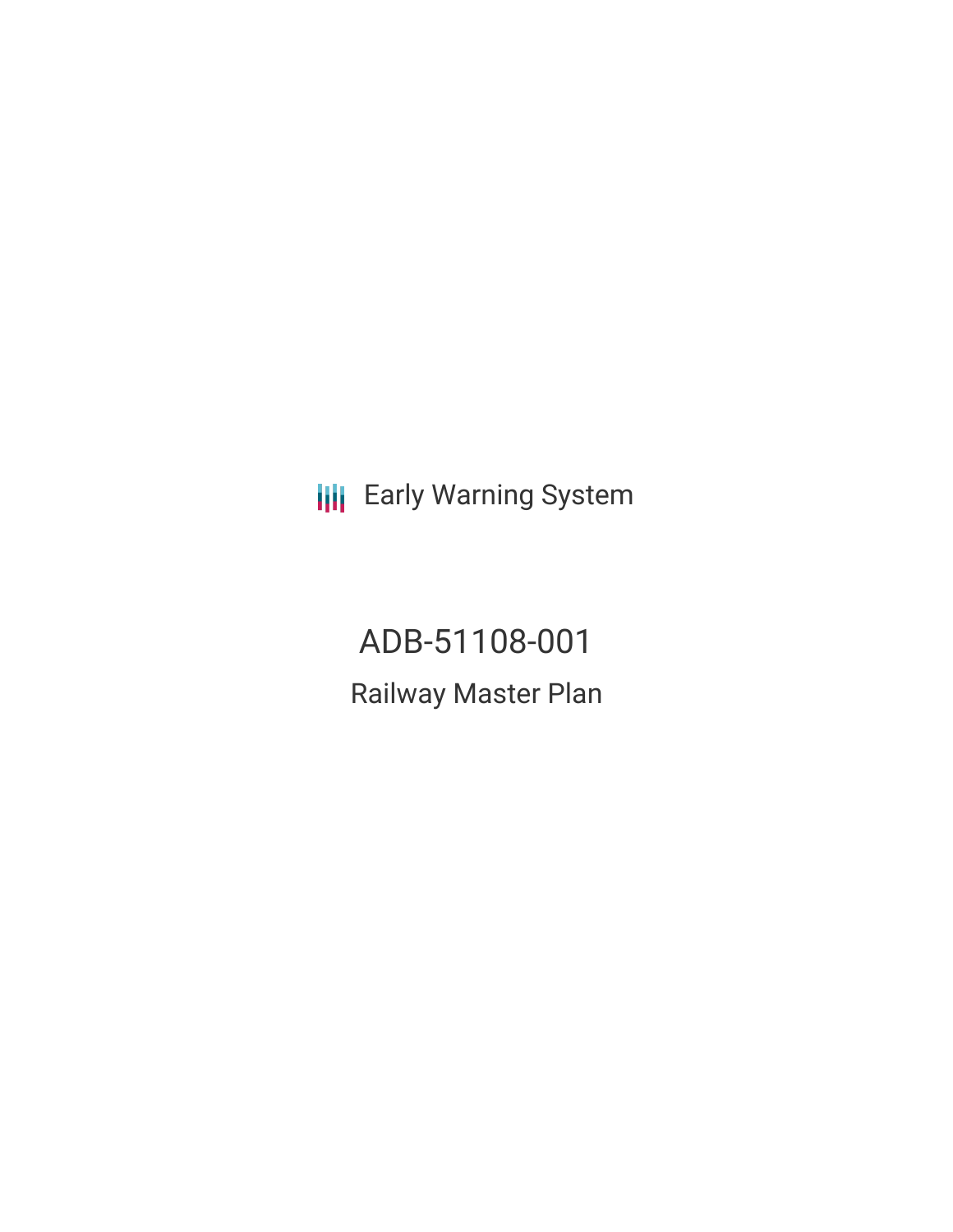# **Quick Facts**

| <b>Countries</b>              | Sri Lanka                    |
|-------------------------------|------------------------------|
| <b>Financial Institutions</b> | Asian Development Bank (ADB) |
| <b>Status</b>                 | Approved                     |
| <b>Bank Risk Rating</b>       | U                            |
| <b>Voting Date</b>            | 2017-09-19                   |
| <b>Borrower</b>               | Government of Sri Lanka      |
| <b>Sectors</b>                | Transport                    |
| <b>Investment Type(s)</b>     | Fund                         |
| <b>Grant Amount (USD)</b>     | $$1.50$ million              |
| <b>Project Cost (USD)</b>     | $$1.50$ million              |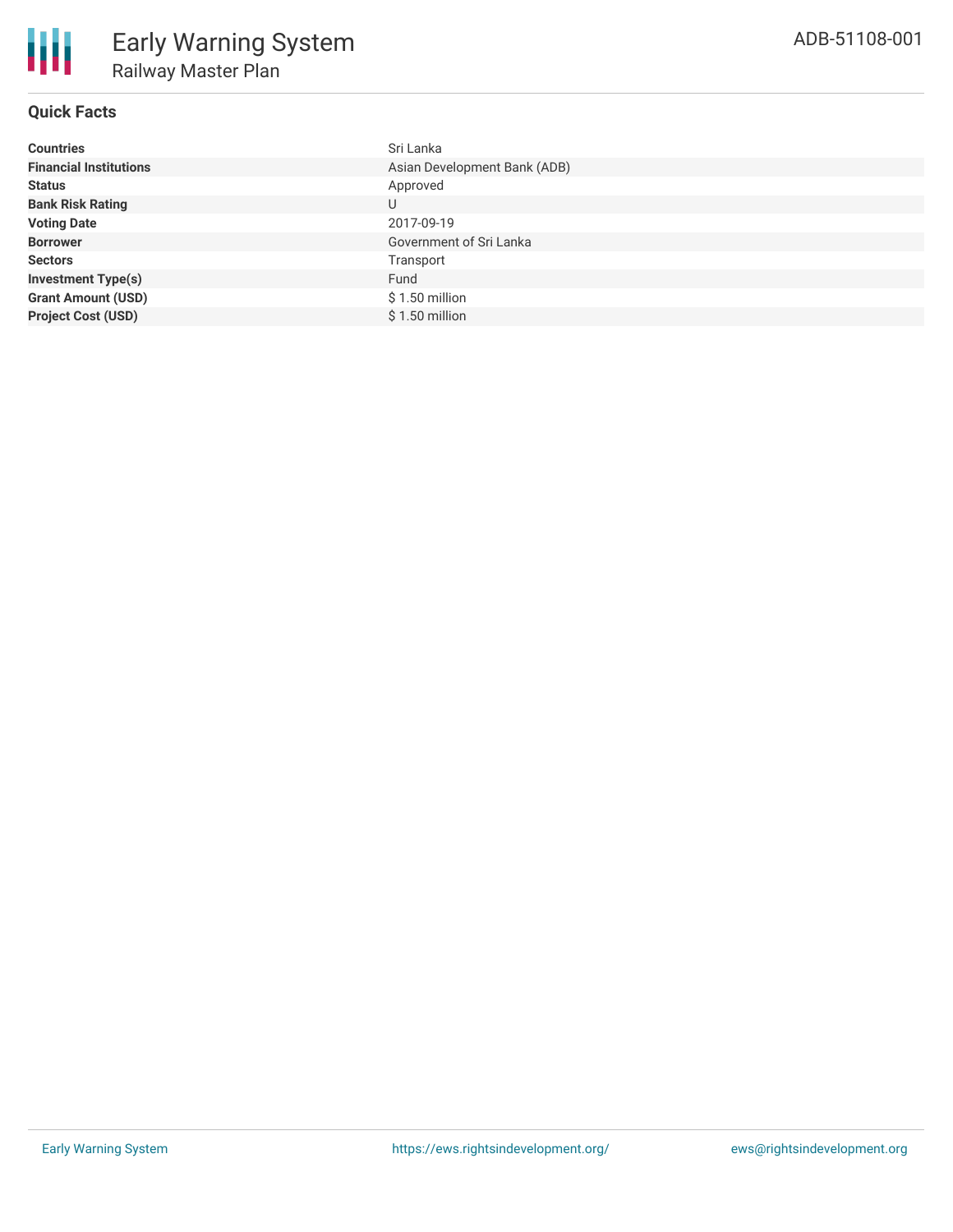

## **Project Description**

The proposed technical assistance will prepare a strategy for the strategic development of the railway transport sector and the multimodal integration of railway transport with other modes of transport. Institutional reforms to improve efficiency within the sector will be studied and recommendations for improvements provided.

The proposed technical assistance is in line with the government's priority investment areas for projects and programs identified under the draft CPS for Sri Lanka, i.e., to upgrade and expand infrastructure by supporting strategic investments and policy reforms in key sectors such as transport, energy, and urban development. It will establish a strategy for the development of the railway sector and its integration into a multimodal transport system in Sri Lanka complementing road, air and sea transport: it will also develop a pipeline prioritizing strategic interventions in the railway sector for infrastructure development and capacity building.

The proposed TA is ADB's first sector-wide intervention in the Sri Lanka rail transport sector and will pave the way for a coordinated approach into sector development by ADB and development partners. This will supplement prior and ongoing investments in the road sector in rural roads, national roads and expressways as well as investments in the maritime sector, i.e., in the Colombo Port Project. The proposed TA is timely, as ADB is in parallel supporting the preparation of the National Port Master Plan for Sri Lanka and the upgrade of the Road Sector Master Plan.

The impact of the proposed TA will be mobility through a safe and affordable integrated public land transport system with wide multimodal mix and technological innovation provided. The outcome of the proposed TA will be a strategy for the development of the railway sector established. The main output of the TA will be the Railway Master Plan prepared.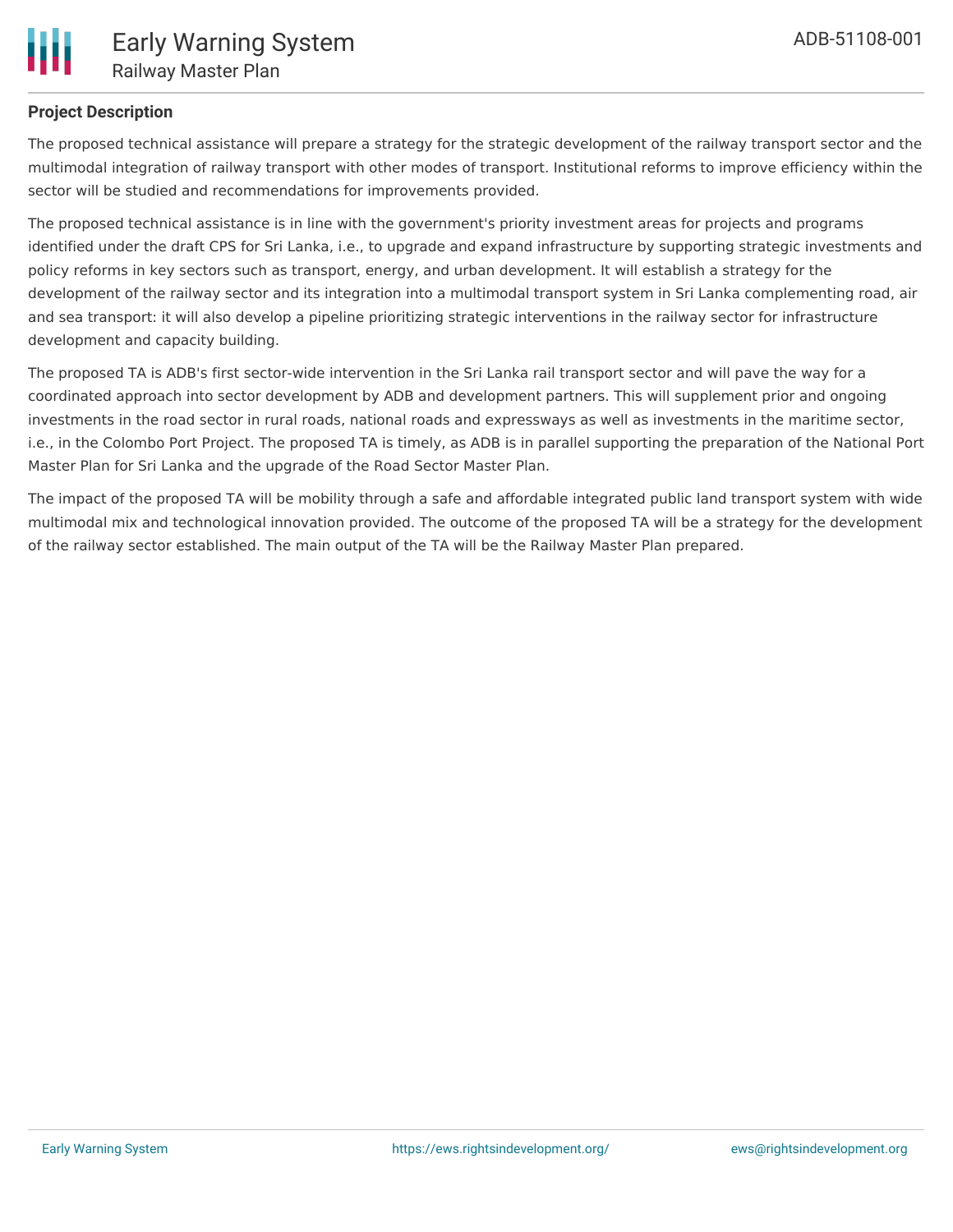## **Investment Description**

冊

Asian Development Bank (ADB)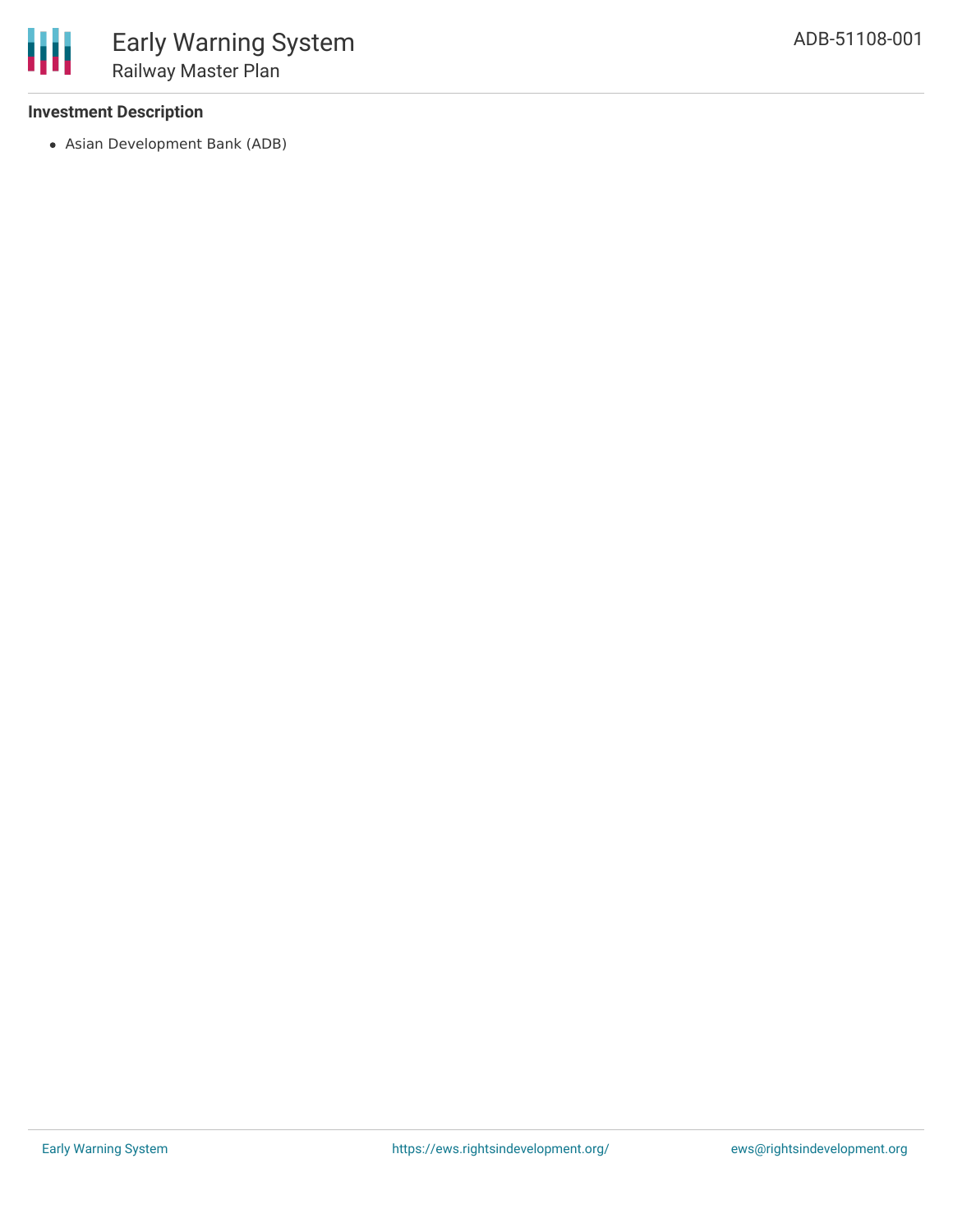

### **Contact Information**

Ministry of Transport and Civil Aviation 7th Floor, Sethsiripaya, Stage II, Battaramulla, Sri Lanka

#### ACCOUNTABILITY MECHANISM OF ADB

The Accountability Mechanism is an independent complaint mechanism and fact-finding body for people who believe they are likely to be, or have been, adversely affected by an Asian Development Bank-financed project. If you submit a complaint to the Accountability Mechanism, they may investigate to assess whether the Asian Development Bank is following its own policies and procedures for preventing harm to people or the environment. You can learn more about the Accountability Mechanism and how to file a complaint at: http://www.adb.org/site/accountability-mechanism/main